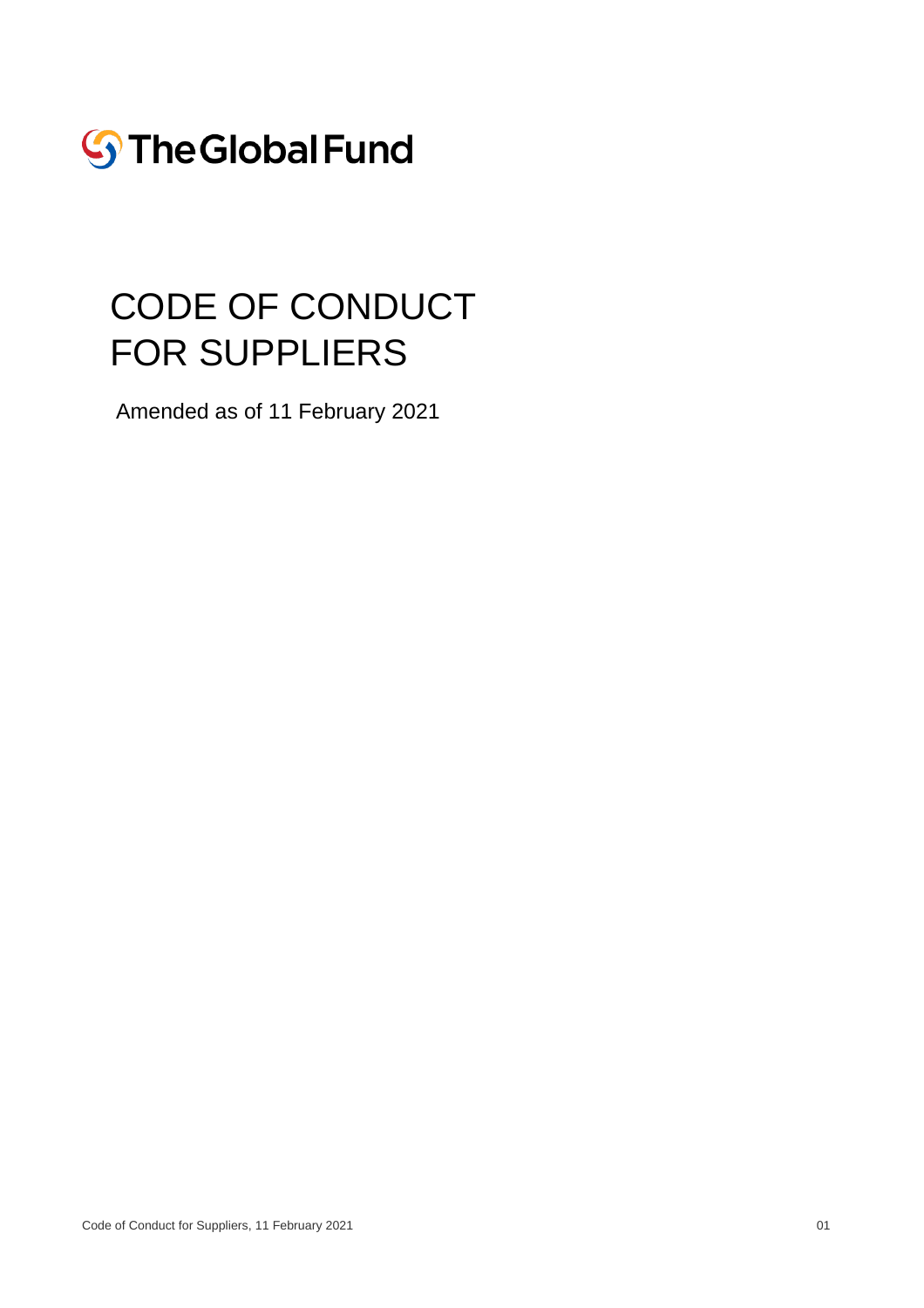# **CONTENTS**

| H. The United Nations Global Compact for responsible corporate citizenship  6 |  |
|-------------------------------------------------------------------------------|--|
|                                                                               |  |
| J. Protection from Sexual Exploitation and Abuse and Sexual Harassment  8     |  |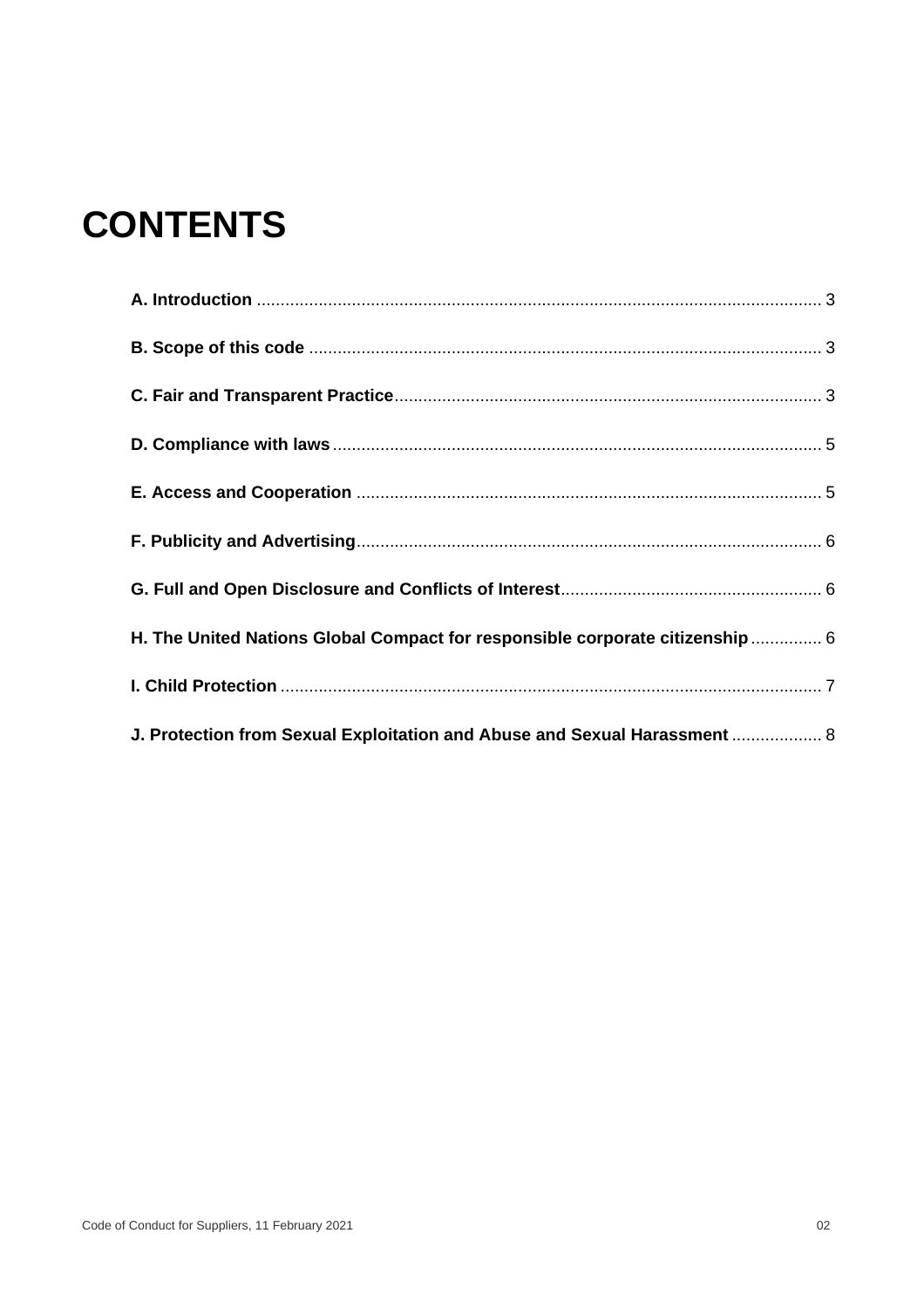## <span id="page-2-0"></span>**A. Introduction**

- 1. As a major financing institution in the fight against AIDS, tuberculosis and malaria, the Global Fund recognizes the importance of accountability for suppliers and transparency and predictability in its operations.
- 2. As stated in its Framework Document, a core principle of the Global Fund is to operate in an open, transparent and accountable manner. Consistent with this core principle, the Global Fund will work to ensure all its financing activities, including its corporate procurement and grant operations, and staff adhere to the highest ethical standards.
- 3. The goal of this Code of Conduct ("Code") is to enlist suppliers' commitment to maintain integrity of the Global Fund-funded grant operations and corporate procurement activities in compliance with this core Global Fund principle.
- 4. The Global Fund will regularly review and revise this Code, when needed, to reflect changes in best practice, lessons learned and feedback from partners.

#### <span id="page-2-1"></span>**B. Scope of this code**

- 5. This Code requires all bidders, suppliers, agents, intermediaries, consultants and contractors ("Suppliers"), including all affiliates, officers, employees, subcontractors, agents and intermediaries of Suppliers (each a "Supplier Representative"), to observe the highest standard of ethics in Global Fund-funded activities regarding supply of goods and/or services to the Global Fund or any recipient of Global Fund financing, including principal recipients, sub recipients, other recipients, country coordinating mechanisms, procurement agents and first- line buyers.
- 6. The principal recipients, sub recipients, other recipients, country coordinating mechanisms, procurement agents and first-line buyers must ensure that this Code is communicated to and complied with by all of their Suppliers. Suppliers will ensure that this Code is communicated to all their Supplier Representatives and will take reasonable steps to ensure compliance by Supplier Representatives, including by taking immediate action in cases of non-compliance. Breaches of this Code may result in a decision by the Global Fund to sanction the Supplier and/or Supplier Representative involved, suspend disbursements to grant recipients or cancel funding.

## <span id="page-2-2"></span>**C. Fair and Transparent Practice**

- 7. The Global Fund does not tolerate corrupt, fraudulent, collusive, anti- competitive or coercive practices of any kind involving its resources, including grant funds. The Global Fund will take strong, immediate action in all circumstances where it determines that there is substantive and credible evidence of corrupt, fraudulent, collusive, anti-competitive or coercive practices as defined hereunder.
- 8. Suppliers and Suppliers Representatives are expected to participate in procurement processes in a manner that is transparent, fair, accountable and honest, including by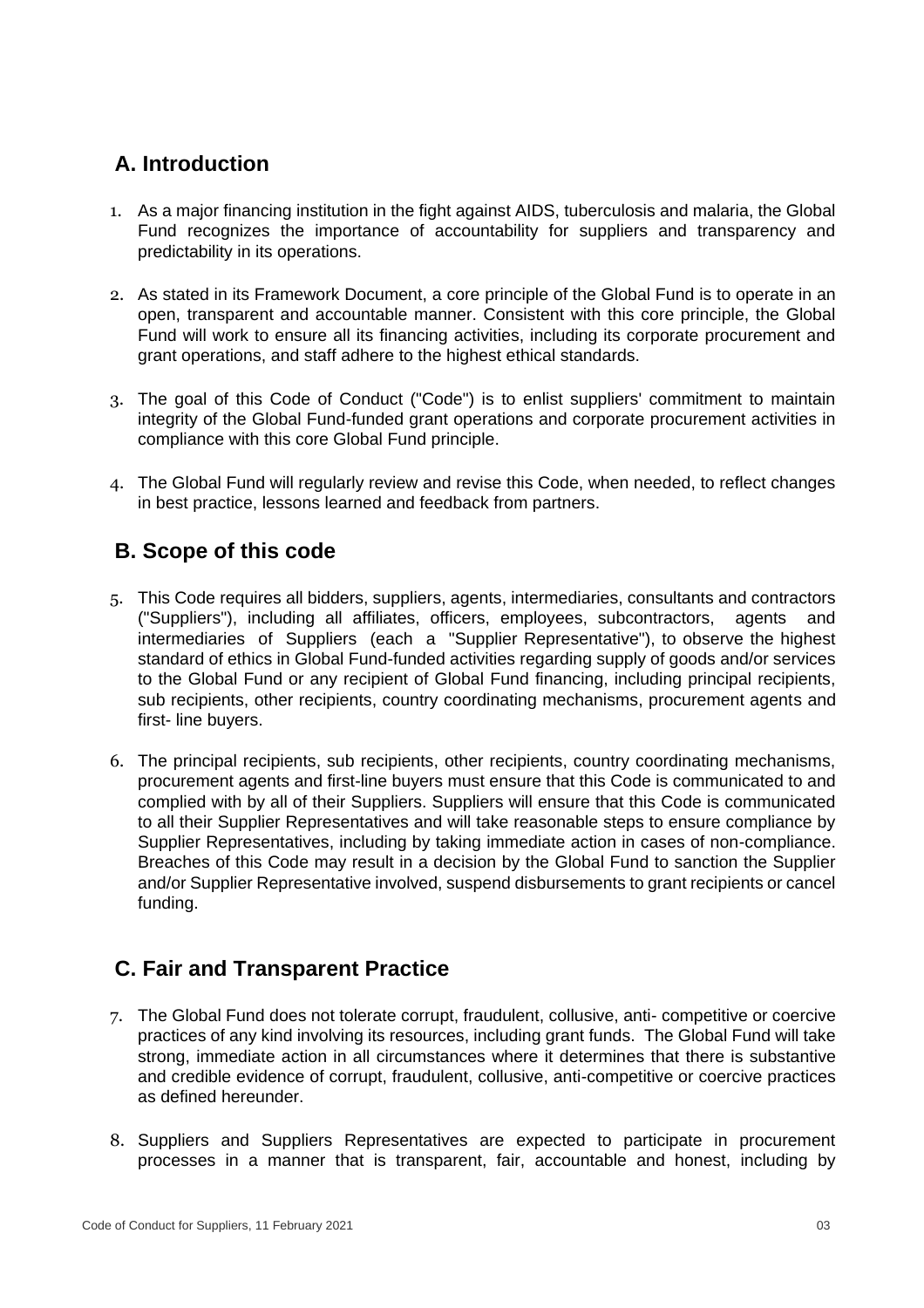complying with all applicable laws and regulations regarding fair competition as well as recognized standards of good procurement practice.

- 9. Suppliers and Suppliers Representatives are expected to respond to solicitations in an honest, fair, and comprehensive manner, accurately reflecting their capacity to satisfy the requirements set out in the bid or contract documents. They are expected to follow all of the rules established for each procurement process, and only submit bids and enter into contracts if they can and will fulfill all obligations of the contract.
- 10. Suppliers and Supplier Representatives will not, directly or indirectly, including through an agent or other intermediary, engage in corrupt, fraudulent, collusive, anti-competitive or coercive practices in bidding for, or performing, a Global Fund- financed contract or activity. For these purposes:
	- Corrupt practice means the offering, promising, giving, receiving, or soliciting, directly or indirectly, anything of value or any other advantage to influence improperly the actions of another person or entity;
	- Fraudulent practice means any act or omission, including a misrepresentation, that knowingly or recklessly misleads, or attempts to mislead, a person or entity to obtain a financial or other benefit or to avoid an obligation;
	- Coercive practice means any act or attempt to influence improperly the decisions or actions of a person or entity by impairing or harming, or threatening to impair or harm, directly or indirectly, such person or entity or their property;
	- Collusive practice means an arrangement between two or more persons or entities designed to achieve an improper purpose, including influencing improperly the actions of another person or entity;
	- Anti-competitive practice means any agreement, decision or practice which has as its object or effect the restriction or distortion of competition in any market.
- 11. Suppliers and Supplier Representatives will not solicit, offer, give or receive, or promise or represent to offer, give or receive, fees, gratuities, rebates, gifts, commissions, or other payments, except as disclosed in full to the Global Fund or the grant recipient, in connection with the procurement process or in contract execution.
- 12. Information, data, know-how and documents obtained from participating in Global Fund or grant recipient procurement processes, or in the course of performing a Global Fund-financed contract, must under no circumstances be made available to any third parties for the purpose of giving existing or potential Suppliers a preferential position or advantage in relation to tenders or any other procurement processes of the Global Fund or the applicable grant recipient, without the prior written consent of the Global Fund.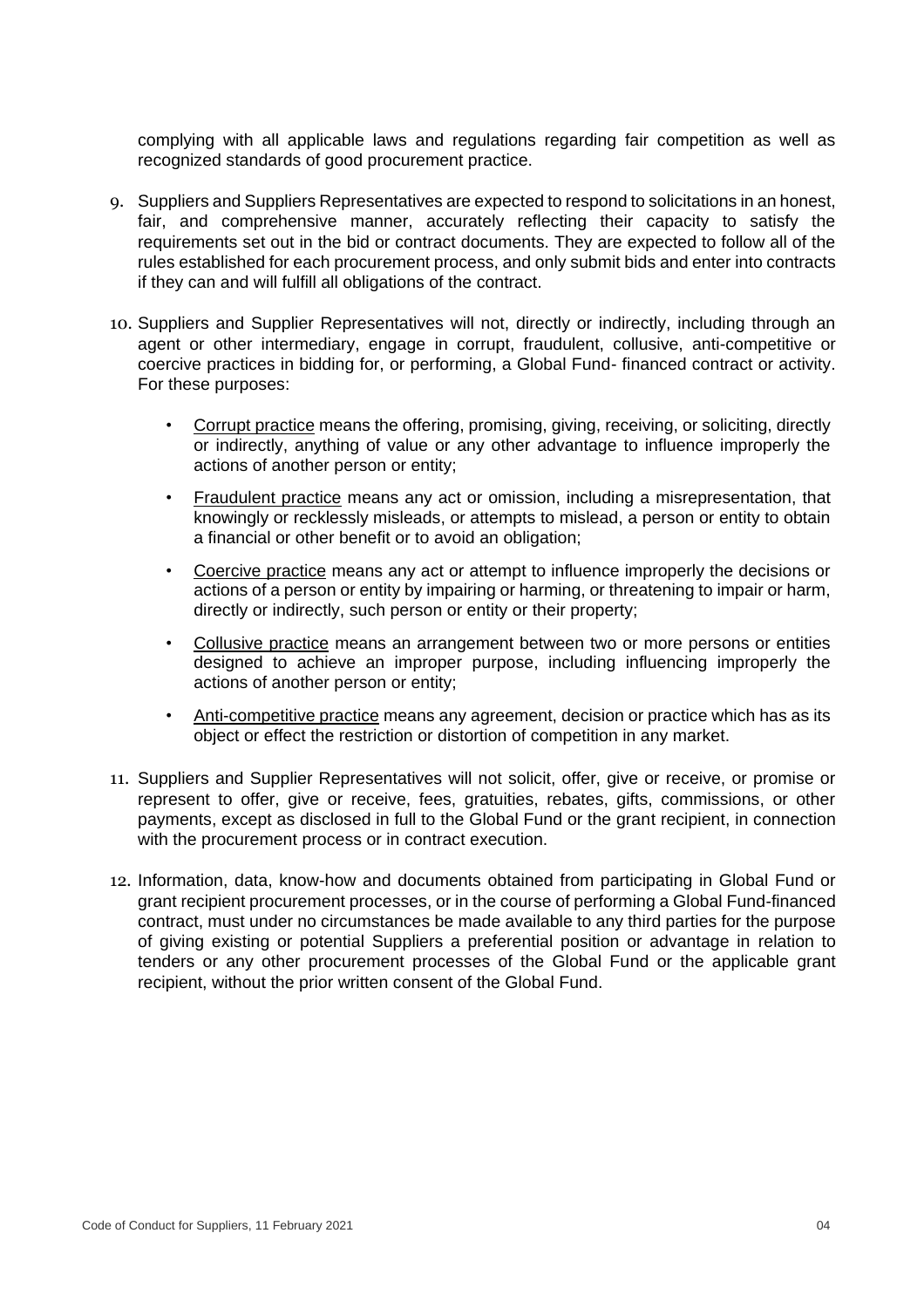#### <span id="page-4-0"></span>**D. Compliance with laws**

- 13. Suppliers and Supplier Representatives will comply with all applicable laws and regulations in countries where they do business, as well as the publicized rules, regulations and policies of the Global Fund that apply to their areas of work.
- 14. Suppliers and Supplier Representatives will ensure that Global Fund resources received by them are not used to support, finance or promote violence, aid terrorists or terrorist-related activity or fund organizations known to support terrorism.
- 15. Suppliers and Supplier Representatives will not engage in money-laundering activities. This includes any kind of activity which hides or is intended to hide the fact that funds have been obtained illegally or are connected with the proceeds of crime, e.g. through fraud or bribery or other illegal activity.

#### <span id="page-4-1"></span>**E. Access and Cooperation**

- 16. Suppliers and Suppliers Representatives are expected to maintain accurate and complete records in appropriate books of account of all financial and business transactions under Global Fund-financed contracts for a minimum period of five years after the date of last payment made under the Global Fund-financed contract.
- 17. Suppliers and Suppliers Representatives are expected to cooperate with the Global Fund and comply with any reasonable request, in the opinion of the Global Fund, of its Office of the Inspector General (OIG) and other agents or representatives of the Global Fund to allow access to relevant staff and to inspect any relevant accounts and records and other documents relating to bidding for and performing Global Fund-financed contracts.
- 18. Suppliers and Suppliers Representatives will provide at all times any assistance requested by the Global Fund to enable the Global Fund to comply with any legal, regulatory or statutory requirement applying to it.
- 19. The Global Fund expects its grant recipients to take timely and appropriate action in situations where a grant recipient becomes aware that any of its representatives or the beneficiary of a contract financed by the Global Fund grant has engaged or is suspected of engaging in corrupt, fraudulent, collusive, anti- competitive or coercive practices in connection with the procurement or performance of that contract. The Global Fund will impose sanctions that the Global Fund deems necessary if it considers at any time that a grant recipient has not taken timely and appropriate action satisfactory to the Global Fund in such situations.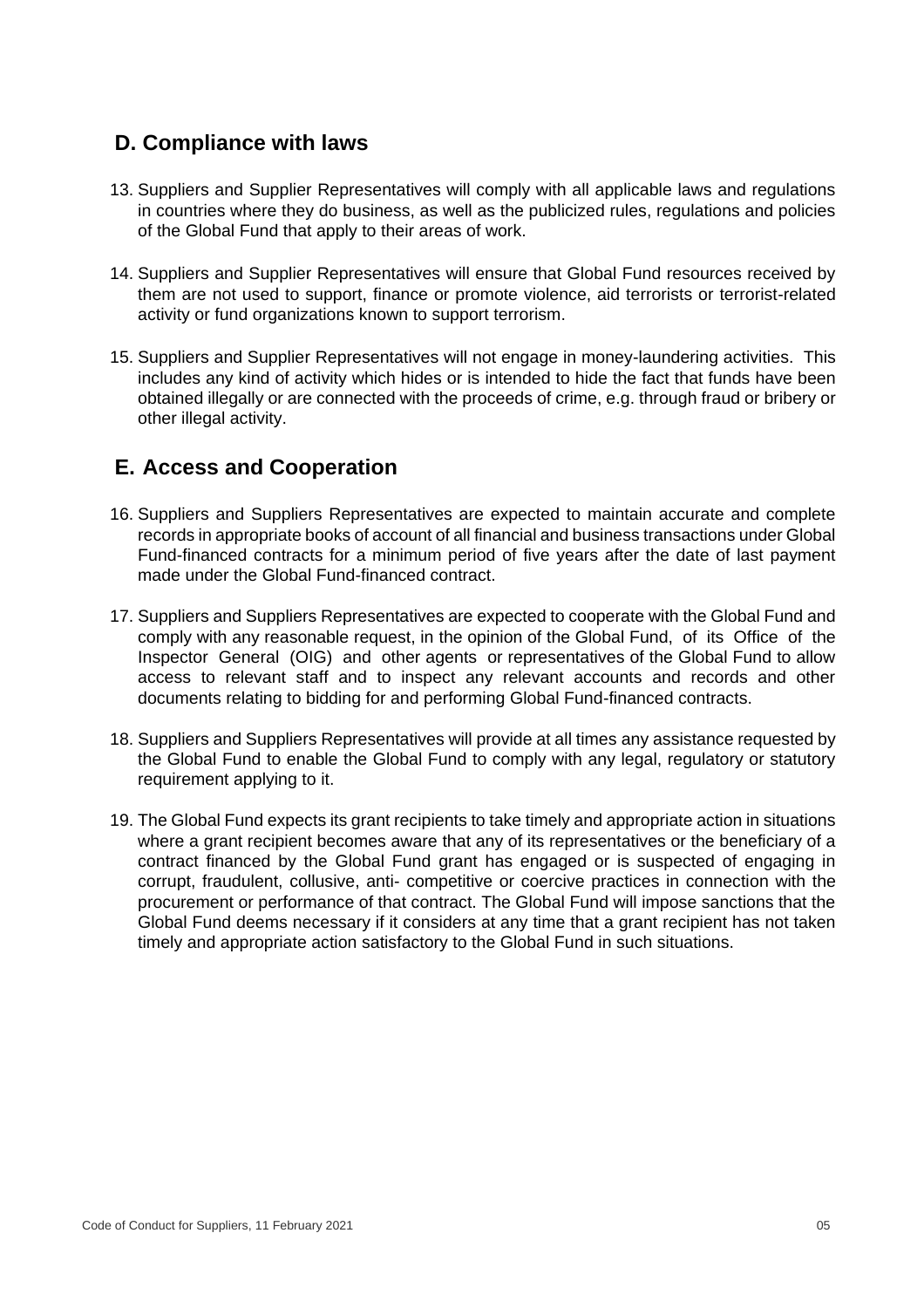### <span id="page-5-0"></span>**F. Publicity and Advertising**

20. Suppliers and Supplier Representatives will not, without the Global Fund's prior written consent, (i) use the Global Fund's name or logo in publicity or advertising; (ii) use their direct or indirect business-relationship with the Global Fund to imply an endorsement by the Global Fund of their goods and services, and (iii) make any representation or statement for or on behalf of the Global Fund.

#### <span id="page-5-1"></span>**G. Full and Open Disclosure and Conflicts of Interest**

- 21. Suppliers will disclose to the Global Fund prior to entering into a contract or at any time during the performance of contract whether they, or any Supplier Representatives, are subject to any sanction or temporary suspension imposed by any major international financing institution or organization, such as the UN or World Bank Group.
- 22. Suppliers will disclose to the Global Fund or the grant-recipient actual, perceived, or potential conflicts of interest involving the Supplier or any Supplier Representative ("Conflict of Interest"). The Global Fund considers a Conflict of Interest to be a situation in which a party has interests that could improperly influence that party's performance of official duties or responsibilities, contractual obligations, or compliance with applicable laws and regulations, and that such Conflict of Interest may contribute to or constitute a prohibited practice under this Code. To ensure that Suppliers under Global Fund-financed contracts observe high standards of ethics, the Global Fund will take appropriate actions to manage such Conflicts of Interest or may reject a request for funding or disbursement if it determines that a Conflict of Interest has compromised, or risks compromising, the integrity of any procurement process.
- 23. Suppliers will not apply or seek to apply undue influence on the decision-making processes of the Global Fund and will not engage in any conduct that breaches or facilitates the breach of the Global Fund's [Policy on Conflicts of Interest.](http://www.theglobalfund.org/media/6016/core_ethicsandconflictofinterest_policy_en.pdf)
- 24. Suppliers are expected to notify the Global Fund as soon as they have knowledge of any integrity concern involving or affecting Global Fund resources and grant funding, whether or not it involves the Supplier or a Supplier Representative. For further information, see <https://www.ispeakoutnow.org/home-page/>

### <span id="page-5-2"></span>**H. The United Nations Global Compact for responsible corporate citizenship**

25. The United Nations Global Compact is a voluntary international corporate citizenship network initiated to support the participation of both the private sector and other social actors to advance responsible corporate citizenship and universal social and environmental principles to meet the challenges of globalization (see [www.unglobalcompact.org\).](http://www.unglobalcompact.org/) The Global Fund strongly encourages all Suppliers to actively participate in the Global Compact.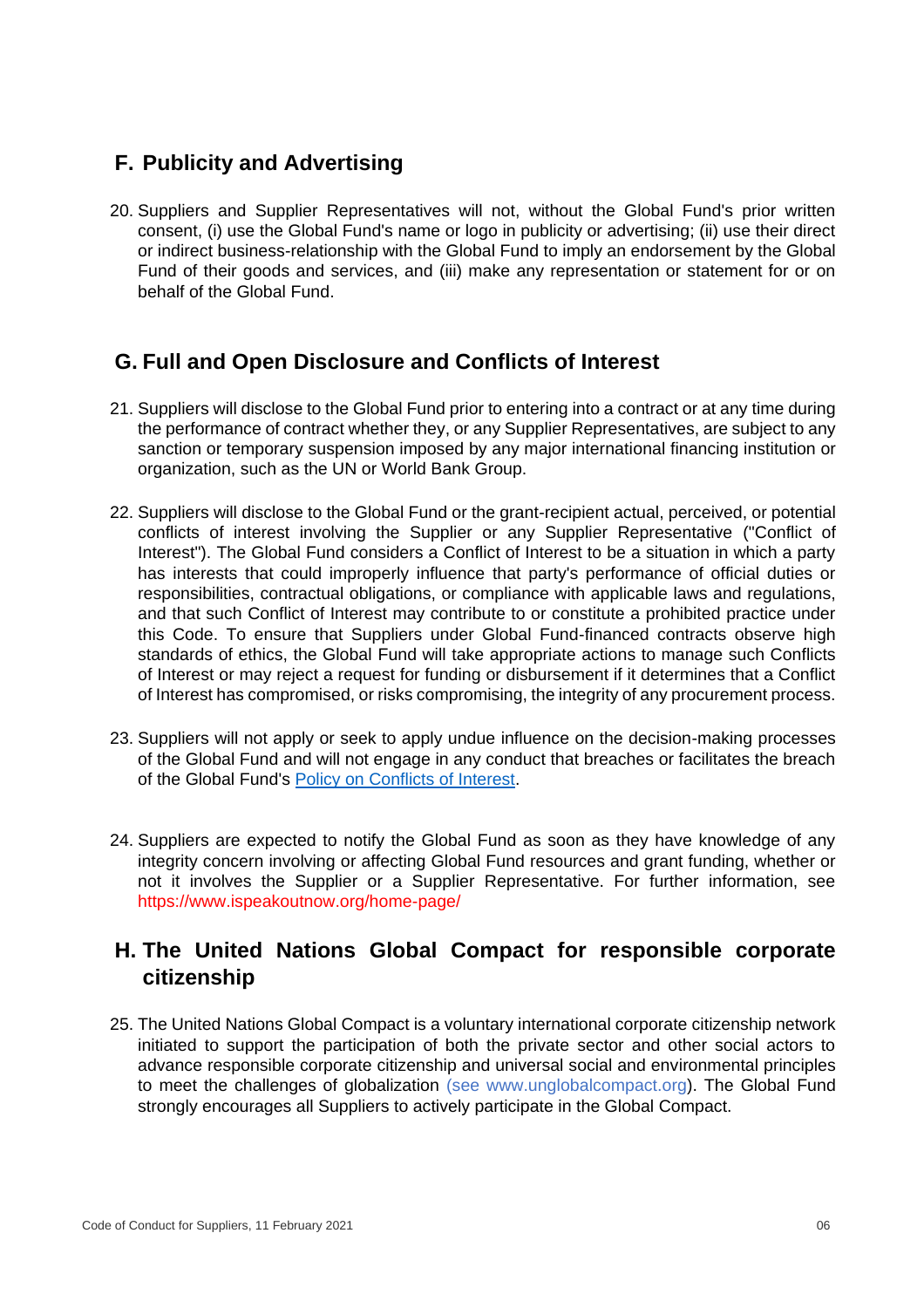- 26. In accordance with the ten principles outlined in the UN Global Compact. Suppliers will be expected to:
	- a. support and respect the protection of internationally proclaimed human rights;
	- b. ensure that they are not complicit in human rights abuses;
	- c. uphold the freedom of association and the effective recognition of the right to collective bargaining;
	- d. support the elimination of all forms of forced and compulsory labour;
	- e. support the effective abolition of child labour;
	- f. support the elimination of discrimination in respect of employment and occupation;
	- g. support a precautionary approach to environmental challenges;
	- h. undertake initiatives to promote greater environmental responsibility;
	- i. encourage the development and diffusion of environmentally friendly technologies; and
	- j. work against corruption in all its forms, including extortion and bribery.

#### <span id="page-6-0"></span>**I. Child Protection**

- 27. Suppliers and Supplier Representatives are expected to safeguard and protect the rights of all children, irrespective of ability, ethnicity, faith, gender, sexuality and culture.
- 28. The Children's Rights and Business Principles (see [http://childrenandbusiness.org/\)](http://childrenandbusiness.org/) provide a framework for business to respect and support children's rights. The Global Fund strongly encourages all Suppliers to adopt and apply these principles which include to:
	- Meet their responsibility to respect children's rights and commit to supporting the human rights of children
	- Contribute to the elimination of child labour, including in all business activities and business relationships
	- Ensure the protection and safety of children in all business activities and facilities
	- Provide decent work for young workers, parents and caregivers
	- Ensure that products and services are safe, and seek to support children's rights through them
	- Use marketing and advertising that respects and support children's rights
	- Respect and support children's rights in relation to the environment and to land acquisition and use
	- Respect and support children's rights in security arrangements
	- Help protect children affected by emergencies
	- Reinforce community and government efforts to protect and fulfill children's rights